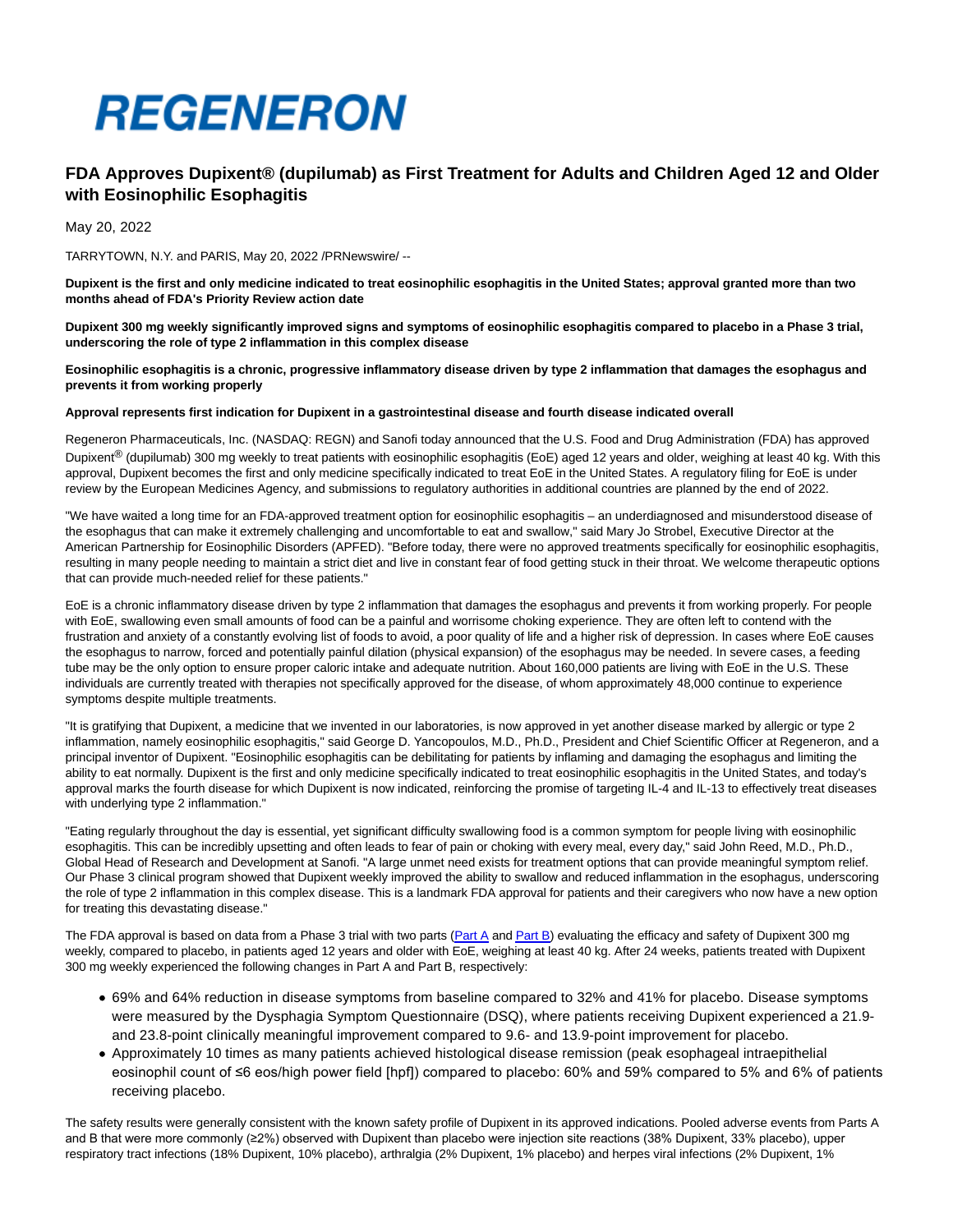placebo).

The FDA evaluated the Dupixent application under Priority Review, which is granted to therapies that have the potential to provide significant improvements in the treatment, diagnosis or prevention of serious conditions.

# **About the Dupixent Eosinophilic Esophagitis Trial**

The Phase 3 randomized, double-blind, placebo-controlled trial evaluated the efficacy and safety of Dupixent in patients aged 12 years and older with EoE. Part A enrolled 81 patients and evaluated Dupixent 300 mg weekly (42 treated with Dupixent and 39 with placebo). Part B enrolled 159 patients and evaluated Dupixent 300 mg weekly (80 with Dupixent and 79 with placebo).

At 24 weeks, the co-primary endpoints in Parts A and B assessed patient-reported measures of difficulty swallowing (change from baseline in the DSQ on a 0-84 scale) and esophageal inflammation (proportion of patients achieving histological disease remission, defined as peak esophageal intraepithelial eosinophil count of ≤6 eos/hpf).

# **About Dupixent**

Dupixent is administered as an injection under the skin (subcutaneous injection) at different injection sites. In patients aged 12 years and older, weighing at least 40 kg, with EoE, Dupixent is administered as a 300 mg dose with a pre-filled syringe or pen every week. Dupixent is intended for use under the guidance of a healthcare professional and can be given in a clinic or at home by self-administration after training by a healthcare professional. In children aged 12 to 17 years, Dupixent should be administered under the supervision of an adult.

Dupixent, which was invented using Regeneron's proprietary Veloclmmune<sup>®</sup> technology, is a fully human monoclonal antibody that inhibits the signaling of the interleukin-4 (IL-4) and interleukin-13 (IL-13) pathways and is not an immunosuppressant. The Dupixent development program has shown significant clinical benefit and a decrease in type 2 inflammation in Phase 3 trials, establishing that IL-4 and IL-13 are key and central drivers of the type 2 inflammation that plays a major role in multiple related and often co-morbid diseases. These diseases include approved indications for Dupixent such as asthma, atopic dermatitis, chronic rhinosinusitis with nasal polyposis (CRSwNP) and eosinophilic esophagitis, as well as investigational diseases such as prurigo nodularis.

Regeneron and Sanofi are committed to helping patients in the U.S. who are prescribed Dupixent gain access to the medicine and receive the support they may need with the DUPIXENT MyWay® program. For more information, please call 1-844-DUPIXENT (1-844-387-4936) or visit [www.DUPIXENT.com.](https://c212.net/c/link/?t=0&l=en&o=3544147-1&h=2024305695&u=http%3A%2F%2Fwww.dupixent.com%2F&a=www.DUPIXENT.com)

Dupixent is also approved for use in certain patients with atopic dermatitis, asthma or CRSwNP in different age populations in a number of countries around the world, including the U.S., European Union and Japan. Dupixent is currently approved for one or more of these indications in more than 60 countries, and more than 400,000 patients have been treated globally.

# **About Regeneron's VelocImmune Technology**

Regeneron's Veloclmmune technology utilizes a proprietary genetically engineered mouse platform endowed with a genetically humanized immune system to produce optimized fully human antibodies. When Regeneron's President and Chief Scientific Officer George D. Yancopoulos was a graduate student with his mentor Frederick W. Alt in 1985, they were the first to [envision m](https://c212.net/c/link/?t=0&l=en&o=3544147-1&h=3291123910&u=https%3A%2F%2Fwww.sciencedirect.com%2Fscience%2Farticle%2Fabs%2Fpii%2F0168952585900897&a=envision)aking such a genetically humanized mouse, and Regeneron has spent decades inventing and developing VelocImmune and related VelociSuite® technologies. Dr. Yancopoulos and his team have used VelocImmune technology to create approximately a quarter of all original, FDA-approved or authorized fully human monoclonal antibodies currently available. This includes Dupixent, REGEN-COV<sup>®</sup> (casirivimab and imdevimab), Libtayo<sup>®</sup> (cemiplimab-rwlc), Praluent<sup>®</sup> (alirocumab), Kevzara<sup>®</sup> (sarilumab), Evkeeza® (evinacumab-dgnb) and Inmazeb<sup>TM</sup> (atoltivimab, maftivimab, and odesivimab-ebgn).

# **Dupilumab Development Program**

Dupilumab is being jointly developed by Regeneron and Sanofi under a global collaboration agreement. To date, dupilumab has been studied across more than 60 clinical trials involving more than 10,000 patients with various chronic diseases driven in part by type 2 inflammation.

In addition to the currently approved indications, Regeneron and Sanofi are studying dupilumab in a broad range of diseases driven by type 2 inflammation or other allergic processes including pediatric atopic dermatitis (6 months to 5 years of age, Phase 3), hand and foot atopic dermatitis (Phase 3), chronic obstructive pulmonary disease with evidence of type 2 inflammation (Phase 3), pediatric eosinophilic esophagitis (Phase 3), bullous pemphigoid (Phase 3), prurigo nodularis (Phase 3), chronic spontaneous urticaria (Phase 3), chronic pruritis of unknown origin (Phase 3), chronic inducible urticaria-cold (Phase 3), chronic rhinosinusitis without nasal polyposis (Phase 3), allergic fungal rhinosinusitis (Phase 3) and allergic bronchopulmonary aspergillosis (Phase 3). These potential uses of dupilumab are currently under clinical investigation, and the safety and efficacy in these conditions have not been fully evaluated by any regulatory authority.

# **U.S. INDICATIONS**

DUPIXENT is a prescription medicine used:

- to treat adults and children 6 years of age and older with moderate-to-severe atopic dermatitis (eczema) that is not well controlled with prescription therapies used on the skin (topical), or who cannot use topical therapies. DUPIXENT can be used with or without topical corticosteroids. It is not known if DUPIXENT is safe and effective in children with atopic dermatitis under 6 years of age.
- with other asthma medicines for the maintenance treatment of moderate-to-severe eosinophilic or oral steroid dependent asthma in adults and children 6 years of age and older whose asthma is not controlled with their current asthma medicines. DUPIXENT helps prevent severe asthma attacks (exacerbations) and can improve your breathing. DUPIXENT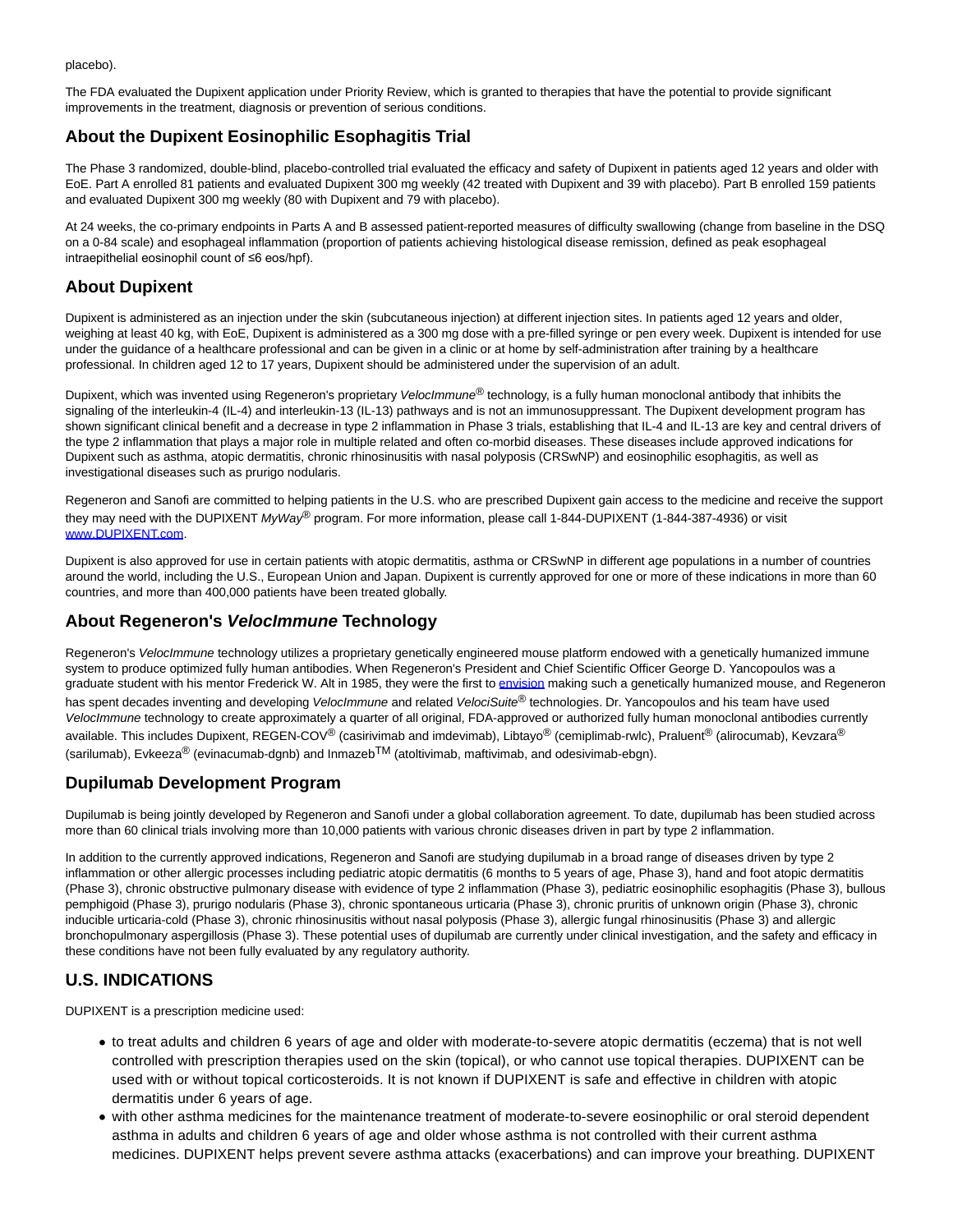may also help reduce the amount of oral corticosteroids you need while preventing severe asthma attacks and improving your breathing. DUPIXENT is not used to treat sudden breathing problems. It is not known if DUPIXENT is safe and effective in children with asthma under 6 years of age.

- with other medicines for the maintenance treatment of chronic rhinosinusitis with nasal polyposis (CRSwNP) in adults whose disease is not controlled. It is not known if DUPIXENT is safe and effective in children with chronic rhinosinusitis with nasal polyposis under 18 years of age.
- to treat adults and children 12 years of age and older, who weigh at least 88 pounds (40 kg), with eosinophilic esophagitis (EoE). It is not known if DUPIXENT is safe and effective in children with eosinophilic esophagitis under 12 years of age and who weigh at least 88 pounds (40 kg).

#### **IMPORTANT SAFETY INFORMATION**

**Do not use** if you are allergic to dupilumab or to any of the ingredients in DUPIXENT®.

#### **Before using DUPIXENT, tell your healthcare provider about all your medical conditions, including if you:**

- have eye problems
- have a parasitic (helminth) infection
- are scheduled to receive any vaccinations. You should not receive a "live vaccine" right before and during treatment with DUPIXENT.
- are pregnant or plan to become pregnant. It is not known whether DUPIXENT will harm your unborn baby.
	- A pregnancy registry for women who take DUPIXENT during pregnancy collects information about the health of you and your baby. To enroll or get more information call 1-877-311-8972 or go to [https://mothertobaby.org/ongoing-study/dupixent/.](https://c212.net/c/link/?t=0&l=en&o=3544147-1&h=3403053952&u=https%3A%2F%2Fmothertobaby.org%2Fongoing-study%2Fdupixent%2F&a=https%3A%2F%2Fmothertobaby.org%2Fongoing-study%2Fdupixent%2F)
- are breastfeeding or plan to breastfeed. It is not known whether DUPIXENT passes into your breast milk.

Tell your healthcare provider about all the medicines you take, including prescription and over-the- counter medicines, vitamins and herbal supplements.

**Especially tell your healthcare provider if you** are taking oral, topical, or inhaled corticosteroid medicines; have asthma and use an asthma medicine; or have atopic dermatitis or CRSwNP, and also have asthma. **Do not** change or stop your corticosteroid medicine or other asthma medicine without talking to your healthcare provider. This may cause other symptoms that were controlled by the corticosteroid medicine or other asthma medicine to come back.

#### **DUPIXENT can cause serious side effects, including**:

- **Allergic reactions. DUPIXENT can cause allergic reactions that can sometimes be severe.** Stop using DUPIXENT and tell your healthcare provider or get emergency help right away if you get any of the following signs or symptoms: breathing problems or wheezing, swelling of the face, lips, mouth, tongue or throat, fainting, dizziness, feeling lightheaded, fast pulse, fever, hives, joint pain, general ill feeling, itching, skin rash, swollen lymph nodes, nausea or vomiting, or cramps in your stomach-area.
- **Eye problems.** Tell your healthcare provider if you have any new or worsening eye problems, including eye pain or changes in vision, such as blurred vision. Your healthcare provider may send you to an ophthalmologist for an exam if needed.
- **Inflammation of your blood vessels.** Rarely, this can happen in people with asthma who receive DUPIXENT. This may happen in people who also take a steroid medicine by mouth that is being stopped or the dose is being lowered. It is not known whether this is caused by DUPIXENT. Tell your healthcare provider right away if you have: rash, chest pain, worsening shortness of breath, a feeling of pins and needles or numbness of your arms or legs, or persistent fever.
- **Joint aches and pain.** Some people who use DUPIXENT have had trouble walking or moving due to their joint symptoms, and in some cases needed to be hospitalized. Tell your healthcare provider about any new or worsening joint symptoms. Your healthcare provider may stop DUPIXENT if you develop joint symptoms.

#### **The most common side effects include:**

- **Atopic dermatitis:** injection site reactions, eye and eyelid inflammation, including redness, swelling, and itching, sometimes with blurred vision, and cold sores in your mouth or on your lips.
- **Asthma:** injection site reactions, pain in the throat (oropharyngeal pain), high count of a certain white blood cell (eosinophilia), and parasitic (helminth) infections.
- **Chronic rhinosinusitis with nasal polyposis:** injection site reactions, eye and eyelid inflammation, including redness, swelling, and itching, sometimes with blurred vision, high count of a certain white blood cell (eosinophilia), trouble sleeping (insomnia), toothache, gastritis, and joint pain (arthralgia).
- **Eosinophilic esophagitis:** injection site reactions, upper respiratory tract infections, cold sores in your mouth or on your lips, and joint pain (arthralgia).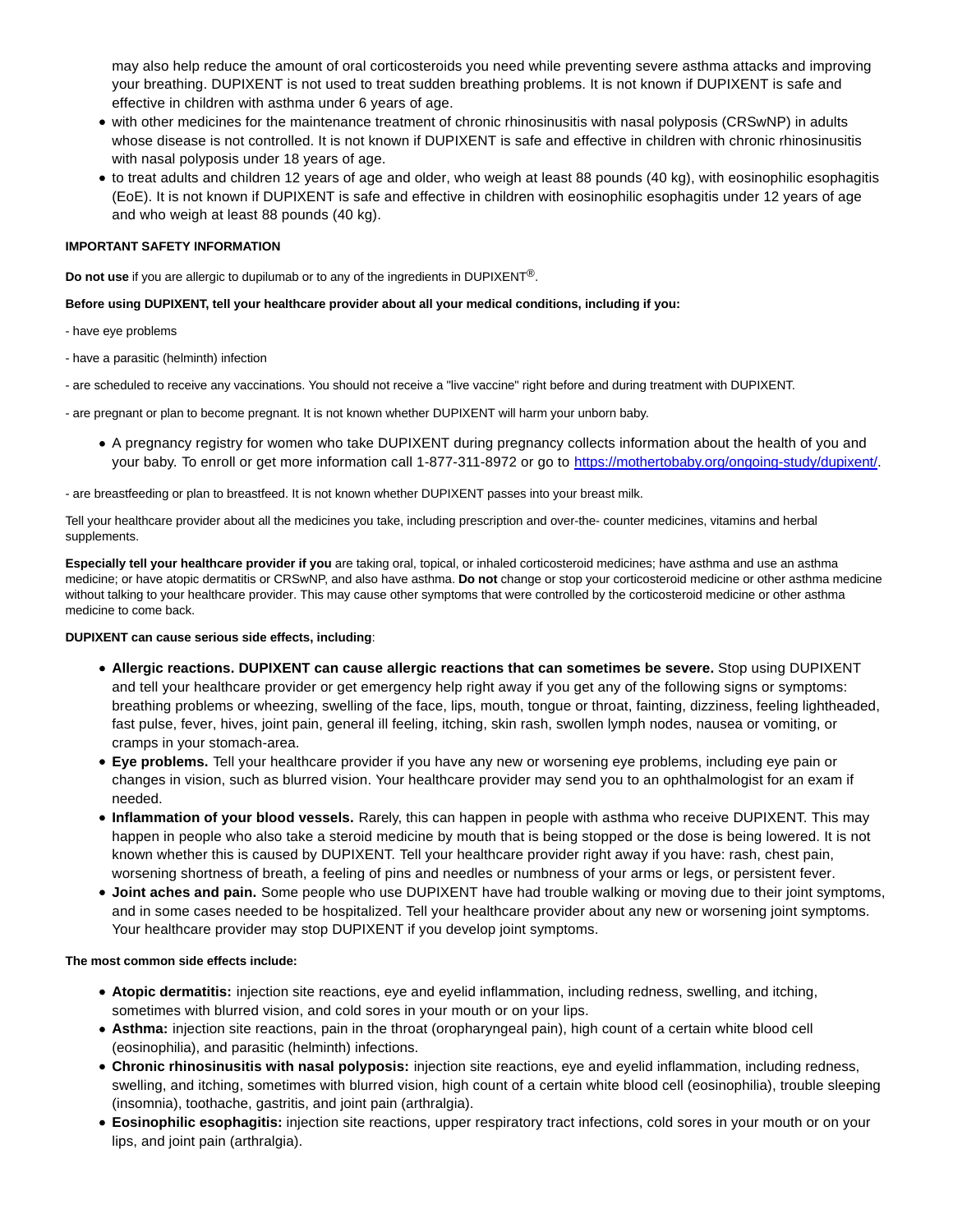Tell your healthcare provider if you have any side effect that bothers you or that does not go away.

These are not all the possible side effects of DUPIXENT. Call your doctor for medical advice about side

effects. You are encouraged to report negative side effects of prescription drugs to the FDA. Visit [www.fda.gov/medwatch, o](https://c212.net/c/link/?t=0&l=en&o=3544147-1&h=3482239820&u=http%3A%2F%2Fwww.fda.gov%2Fmedwatch&a=www.fda.gov%2Fmedwatch%2C+)r call 1-800-FDA-1088.

Use DUPIXENT exactly as prescribed by your healthcare provider. It's an injection given under the skin (subcutaneous injection). Your healthcare provider will decide if you or your caregiver can inject DUPIXENT. **Do not** try to prepare and inject DUPIXENT until you or your caregiver have been trained by your healthcare provider. In children 12 years of age and older, it's recommended DUPIXENT be administered by or under supervision of an adult. In children under 12 years of age, DUPIXENT should be given by a caregiver.

**Please see accompanying full [Prescribing Information](https://c212.net/c/link/?t=0&l=en&o=3544147-1&h=3781004287&u=https%3A%2F%2Fwww.regeneron.com%2Fsites%2Fdefault%2Ffiles%2FDupixent_FPI.pdf&a=Prescribing%C2%A0Information) including Patient Information.**

### **About Regeneron**

Regeneron (NASDAQ: REGN) is a leading biotechnology company that invents life-transforming medicines for people with serious diseases. Founded and led for nearly 35 years by physician-scientists, our unique ability to repeatedly and consistently translate science into medicine has led to nine FDA-approved treatments and numerous product candidates in development, almost all of which were homegrown in our laboratories. Our medicines and pipeline are designed to help patients with eye diseases, allergic and inflammatory diseases, cancer, cardiovascular and metabolic diseases, pain, hematologic conditions, infectious diseases and rare diseases.

Regeneron is accelerating and improving the traditional drug development process through our proprietary VelociSuite technologies, such as VelocImmune, which uses unique genetically humanized mice to produce optimized fully human antibodies and bispecific antibodies, and through ambitious research initiatives such as the Regeneron Genetics Center, which is conducting one of the largest genetics sequencing efforts in the world.

For additional information about the company, please visi[t www.regeneron.com o](https://c212.net/c/link/?t=0&l=en&o=3544147-1&h=1948048055&u=http%3A%2F%2Fwww.regeneron.com%2F&a=www.regeneron.com)r follow @Regeneron on Twitter.

### **About Sanofi**

We are an innovative global healthcare company, driven by one purpose: we chase the miracles of science to improve people's lives. Our team, across some 100 countries, is dedicated to transforming the practice of medicine by working to turn the impossible into the possible. We provide potentially life-changing treatment options and life-saving vaccine protection to millions of people globally, while putting sustainability and social responsibility at the center of our ambitions.

Sanofi is listed on EURONEXT: SAN and NASDAQ: SNY.

### **Regeneron Forward-Looking Statements and Use of Digital Media**

This press release includes forward-looking statements that involve risks and uncertainties relating to future events and the future performance of Regeneron Pharmaceuticals, Inc. ("Regeneron" or the "Company"), and actual events or results may differ materially from these forward-looking statements. Words such as "anticipate," "expect," "intend," "plan," "believe," "seek," "estimate," variations of such words, and similar expressions are intended to identify such forward-looking statements, although not all forward-looking statements contain these identifying words. These statements concern, and these risks and uncertainties include, among others, the impact of SARS-CoV-2 (the virus that has caused the COVID-19 pandemic) on Regeneron's business and its employees, collaborators, and suppliers and other third parties on which Regeneron relies, Regeneron's and its collaborators' ability to continue to conduct research and clinical programs, Regeneron's ability to manage its supply chain, net product sales of products marketed or otherwise commercialized by Regeneron and/or its collaborators or licensees (collectively, "Regeneron's Products"), and the global economy; the nature, timing, and possible success and therapeutic applications of Regeneron's Products and product candidates being developed by Regeneron and/or its collaborators or licensees (collectively, "Regeneron's Product Candidates") and research and clinical programs now underway or planned, including without limitation Dupixent<sup>®</sup> (dupilumab) for the treatment of eosinophilic esophagitis; uncertainty of the utilization, market acceptance, and commercial success of Regeneron's Products (such as Dupixent) and Regeneron's Product Candidates and the impact of studies (whether conducted by Regeneron or others and whether mandated or voluntary), including the studies discussed or referenced in this press release, on any of the foregoing or any potential regulatory approval of Regeneron's Products (such as Dupixent) and Regeneron's Product Candidates; the likelihood, timing, and scope of possible regulatory approval and commercial launch of Regeneron's Product Candidates and new indications for Regeneron's Products, such as Dupixent for the treatment of pediatric atopic dermatitis, chronic obstructive pulmonary disease with evidence of type 2 inflammation, pediatric eosinophilic esophagitis, bullous pemphigoid, prurigo nodularis, chronic spontaneous urticaria, chronic inducible urticaria-cold, chronic rhinosinusitis without nasal polyposis, allergic fungal rhinosinusitis, allergic bronchopulmonary aspergillosis, peanut allergy, and other potential indications; the ability of Regeneron's collaborators, licensees, suppliers, or other third parties (as applicable) to perform manufacturing, filling, finishing, packaging, labeling, distribution, and other steps related to Regeneron's Products and Regeneron's Product Candidates; the ability of Regeneron to manage supply chains for multiple products and product candidates; safety issues resulting from the administration of Regeneron's Products (such as Dupixent) and Regeneron's Product Candidates in patients, including serious complications or side effects in connection with the use of Regeneron's Products and Regeneron's Product Candidates in clinical trials; determinations by regulatory and administrative governmental authorities which may delay or restrict Regeneron's ability to continue to develop or commercialize Regeneron's Products and Regeneron's Product Candidates, including without limitation Dupixent; ongoing regulatory obligations and oversight impacting Regeneron's Products, research and clinical programs, and business, including those relating to patient privacy; the availability and extent of reimbursement of Regeneron's Products from third-party payers, including private payer healthcare and insurance programs, health maintenance organizations, pharmacy benefit management companies, and government programs such as Medicare and Medicaid; coverage and reimbursement determinations by such payers and new policies and procedures adopted by such payers; competing drugs and product candidates that may be superior to, or more cost effective than, Regeneron's Products and Regeneron's Product Candidates; the extent to which the results from the research and development programs conducted by Regeneron and/or its collaborators or licensees may be replicated in other studies and/or lead to advancement of product candidates to clinical trials, therapeutic applications, or regulatory approval; unanticipated expenses; the costs of developing, producing, and selling products; the ability of Regeneron to meet any of its financial projections or guidance and changes to the assumptions underlying those projections or guidance; the potential for any license, collaboration, or supply agreement, including Regeneron's agreements with Sanofi, Bayer, and Teva Pharmaceutical Industries Ltd. (or their respective affiliated companies, as applicable) to be cancelled or terminated; and risks associated with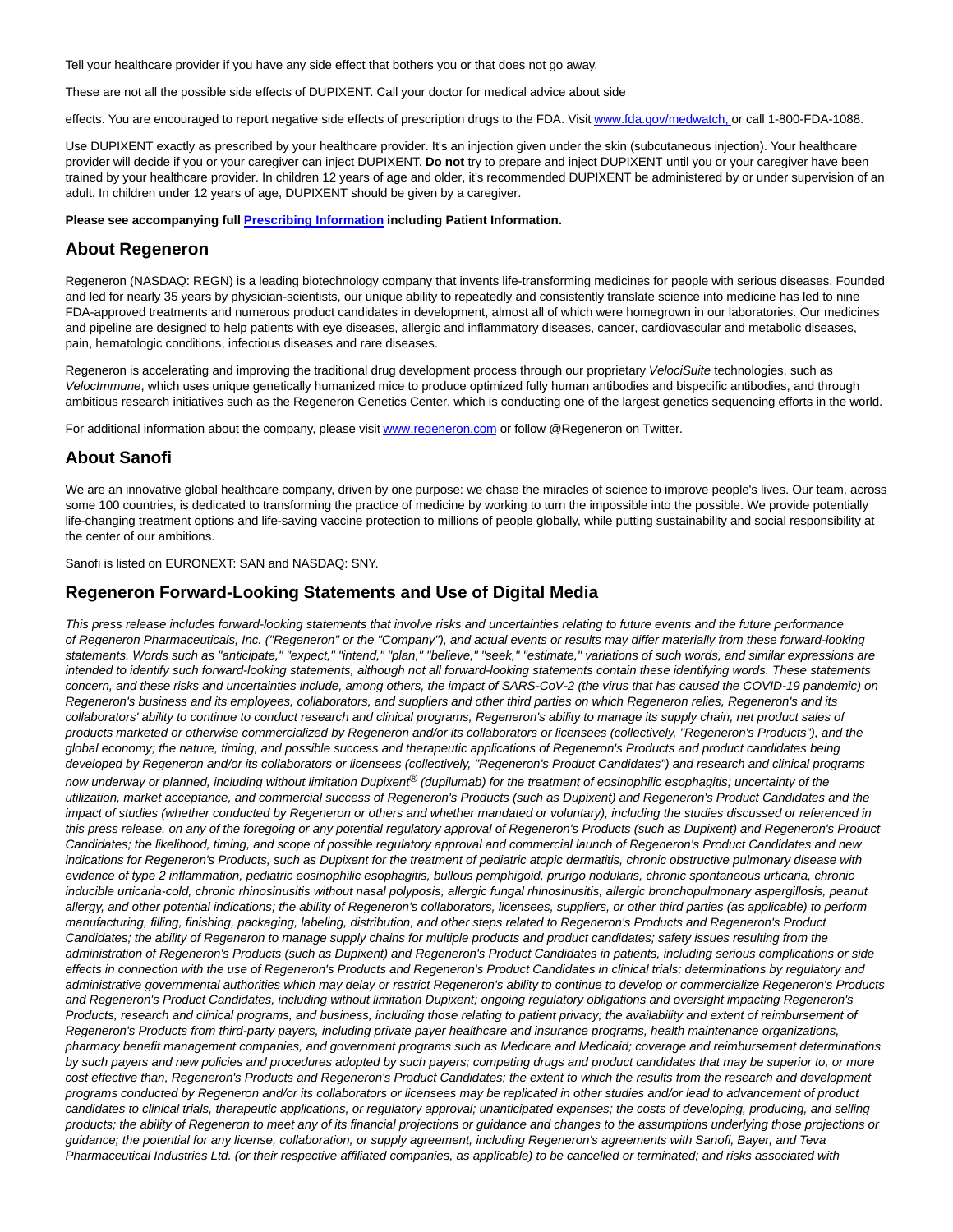intellectual property of other parties and pending or future litigation relating thereto (including without limitation the patent litigation and other related proceedings relating to EYLEA<sup>®</sup> (aflibercept) Injection, Dupixent, Praluent<sup>®</sup> (alirocumab), and REGEN-COV<sup>®</sup> (casirivimab and imdevimab)), other litigation and other proceedings and government investigations relating to the Company and/or its operations, the ultimate outcome of any such proceedings and investigations, and the impact any of the foregoing may have on Regeneron's business, prospects, operating results, and financial condition. A more complete description of these and other material risks can be found in Regeneron's filings with the U.S. Securities and Exchange Commission, including its Form 10-K for the year ended December 31, 2021 and its Form 10-Q for the quarterly period ended March 31, 2022. Any forward-looking statements are made based on management's current beliefs and judgment, and the reader is cautioned not to rely on any forwardlooking statements made by Regeneron. Regeneron does not undertake any obligation to update (publicly or otherwise) any forward-looking statement, including without limitation any financial projection or guidance, whether as a result of new information, future events, or otherwise.

Regeneron uses its media and investor relations website and social media outlets to publish important information about the Company, including information that may be deemed material to investors. Financial and other information about Regeneron is routinely posted and is accessible on Regeneron's media and investor relations website [\(http://newsroom.regeneron.com\)](https://c212.net/c/link/?t=0&l=en&o=3544147-1&h=1567990221&u=http%3A%2F%2Fnewsroom.regeneron.com%2F&a=http%3A%2F%2Fnewsroom.regeneron.com) and its Twitter feed [\(http://twitter.com/regeneron\).](https://c212.net/c/link/?t=0&l=en&o=3544147-1&h=1529093690&u=https%3A%2F%2Fc212.net%2Fc%2Flink%2F%3Ft%3D0%26l%3Den%26o%3D3387026-1%26h%3D619644995%26u%3Dhttp%253A%252F%252Ftwitter.com%252Fregeneron%26a%3Dhttp%253A%252F%252Ftwitter.com%252Fregeneron&a=http%3A%2F%2Ftwitter.com%2Fregeneron)

### **Sanofi Disclaimers or Forward-Looking Statements**

This press release contains forward-looking statements as defined in the Private Securities Litigation Reform Act of 1995, as amended. Forwardlooking statements are statements that are not historical facts. These statements include projections and estimates regarding the marketing and other potential of the product, or regarding potential future revenues from the product. Forward-looking statements are generally identified by the words "expects", "anticipates", "believes", "intends", "estimates", "plans" and similar expressions. Although Sanofi's management believes that the expectations reflected in such forward-looking statements are reasonable, investors are cautioned that forward-looking information and statements are subject to various risks and uncertainties, many of which are difficult to predict and generally beyond the control of Sanofi, that could cause actual results and developments to differ materially from those expressed in, or implied or projected by, the forward-looking information and statements. These risks and uncertainties include among other things, unexpected regulatory actions or delays, or government regulation generally, that could affect the availability or commercial potential of the product, the fact that product may not be commercially successful, the uncertainties inherent in research and development, including future clinical data and analysis of existing clinical data relating to the product, including post marketing, unexpected safety, quality or manufacturing issues, competition in general, risks associated with intellectual property and any related future litigation and the ultimate outcome of such litigation, and volatile economic and market conditions, and the impact that COVID-19 will have on us, our customers, suppliers, vendors, and other business partners, and the financial condition of any one of them, as well as on our employees and on the global economy as a whole. Any material effect of COVID-19 on any of the foregoing could also adversely impact us. This situation is changing rapidly and additional impacts may arise of which we are not currently aware and may exacerbate other previously identified risks. The risks and uncertainties also include the uncertainties discussed or identified in the public filings with the SEC and the AMF made by Sanofi, including those listed under "Risk Factors" and "Cautionary Statement Regarding Forward-Looking Statements" in Sanofi's annual report on Form 20-F for the year ended December 31, 2021. Other than as required by applicable law, Sanofi does not undertake any obligation to update or revise any forward-looking information or statements.

#### **Regeneron Contacts:**

**Media Relations Ashleigh Dixon** Tel: +1 914-374-2422 [Ashleigh.Dixon@regeneron.com](mailto:Ashleigh.Dixon@regeneron.com) [Vesna.Tosic@regeneron.com](mailto:Vesna.Tosic@regeneron.com) **Investor Relations**

**Sanofi Contacts:**

**Media Relations Sally Bain** Tel: +1 617-834-6026 [Sally.Bain@sanofi.com](mailto:Sally.Bain@sanofi.com) **Vesna Tosic** Tel: +1 914-847-5443

**Investor Relations Eva Schaefer-Jansen** Tel: +33 7 86 80 56 39 [eva.schaefer-jansen@sanofi.com](mailto:eva.schaefer-jansen@sanofi.com)

**Arnaud Delepine** Tel: +33 (0)6 73 69 36 93 [arnaud.delepine@sanofi.com](mailto:arnaud.delepine@sanofi.com)

**Corentine Driancourt** Tel: +33 (0)6 40 56 92 [corentine.driancourt@sanofi.com](mailto:corentine.driancourt@sanofi.com)

**Felix Lauscher** Tel: +1 908-612-7239 [felix.lauscher@sanofi.com](mailto:felix.lauscher@sanofi.com)

**Priya Nanduri** Tel: +1 617-764-6418 [priya.nanduri@sanofi.com](mailto:priya.nanduri@sanofi.com)

**Nathalie Pham** Tel: +33 (0)7 85 93 30 17 [nathalie.pham@sanofi.com](mailto:nathalie.pham@sanofi.com)